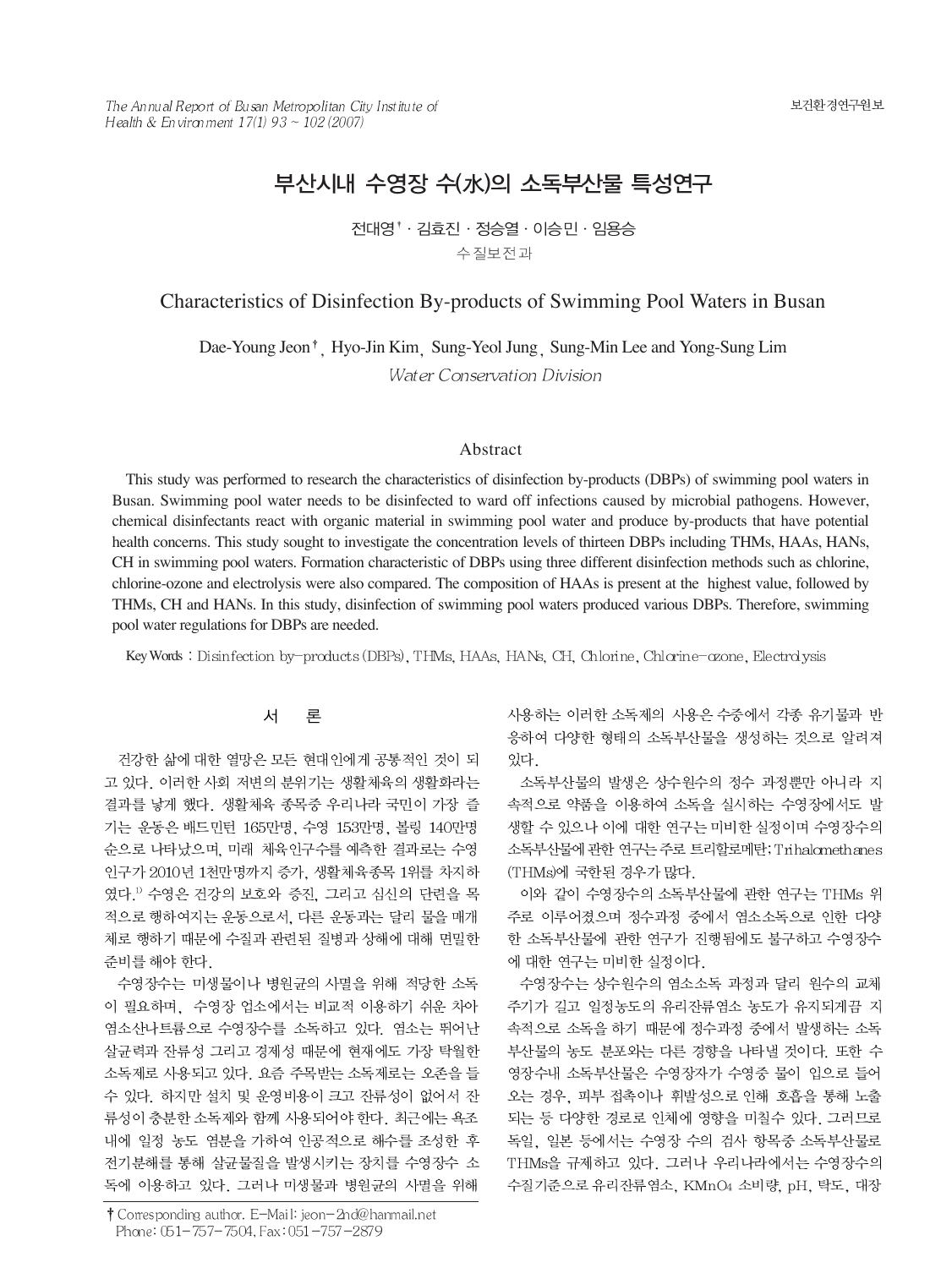Table 1. Sample number by disinfection methods of swimming pool

| disinfection methods | :hIori ne | Chlorine –(<br>Jzone | d ectrolysis : | $\sim$<br>lotal |
|----------------------|-----------|----------------------|----------------|-----------------|
| No. of Samples       |           |                      |                | റ്<br>∠∪        |



Fig. 1. Sample number by disinfection methods of swimming pool.

균 5개 항목을 지정하고 있으나 THMs 등 소독부산물은 규제 하지 않고 있는 실정이다.

따라서 본 연구는 수영장수에 대하여 수질특성 및 소독 방법 별로 발생되는 소독 부산물 중 총 THMs 등 소독부산물의 농 도 분포 및 생성 인자를 파악하여 수영장 이용자들에게 보다 안전하고 위생적인 수질 환경을 조성하기 위한 기초적 자료를 제공하는 것을 목적으로 한다.

# 재료 및 방법

# 연구기간 및 대상

부산시에 소재하는 실내 수영장 중 20개소를 2007년 5월. 8월, 10월 3회에 걸쳐 시료를 채취하였다. Table 1과 Fig 1. 에 나타난 바와 같이 차아염소산나트륨을 이용하여 염소소독 을 실시하는 수영장 8개소, 차아염소산나트륨과 함께 오존소 독을 사용하고 있는 수영장 9개소, 인공 해수풀을 이용하여 전 기분해를 이용하는 수영장 3개소를 대상으로 하였다.

# 시료채취 및 전처리

# 수영장수질기준항목 분석용 시료

수영장 욕조 수면 아래 40 cm 깊이에서 무균 채수통에 2 L 씩 채수하여 냉장 보관하였다.

#### 소독부산물 분석용 시료

Trihalomethanes 분석용 시료 : 20 mL 용량의 vial (Agilent)에 기포가 생기지 않도록 조용히 시료 10 mL를 취하 고 Ascorbic acid 6 ~7 mg을 넣어 잔류염소를 제거한 후 1:1 HCl 2방울을 넣어 pH 2 이하로 되도록 하여 PTFE 재질로 코

팅된 실리콘마개 및 aluminum sealing cap을 이용하여 cramp한 후 4°C이하로 냉장 보관하였다.

Haloacetonitriles. Chloral hydrate 분석용 시료 : 잔류염 소에 의해 추가적인 소독부산물 생성을 막기 위해 시료 50 mL 당 염화암모늄(NH4Cl) 5 mg을 첨가하고 6 N 염산 1~2방울을 가한 후 시료를 유리병에 기포가 없도록 채취한 다음 4℃이하 로 냉장 보관하였다.

#### 분석방법

#### 소독부산물 시료 분석

소독부산물 시료 분석은 먹는물 수질공정시험방법에 따라 전 처리하였다.<sup>2)</sup> THMs은 headspace autosampler (Agilent 7694 Headspace sampler)가 부착된 GC/ECD (5890 Series Ⅱ, Hewlett-Packard, USA)를 사용하여 기체-액체 평행에 도달한 headspace의 기체를 GC로 주입하여 분석하였다. Haloacetic acid (HAAs), Haloacetonitrile (HANs), Chloral hydrate는 시험 용액을 MTBE로 액액추출하여 GC/MSD를 사 용하여 분석하였다. 분석조건은 Table 2와 같다.

# 수영장 욕수 수질기준 항목

유리잔류염소. 수소이온농도(pH). KMnO4 소비량. 탁도는 먹는물 수질공정시험방법에 따라 실험하였다.2 유리잔류염소 는 분해되기 쉬우므로 채수 후 바로 o-톨리딘용액을 비색관에 넣고 이에 검수를 비색관의 표시선까지 넣어 섞은 다음 즉시 잔류염소 표준비색표와 비교하여 검수의 유리잔류염소농도 (mg/L)를 구했다.

pH는 pH-meter (YSI 60-10 FT)을 사용하여 현장에서 측정하였으며 탁도는 Turbidimeter (HACH 2100N)으로 분 석하였다. KMnO4 소비량은 검수 100 mL에 묽은 황산(1+2) 5 mL와 과망간산칼륨용액(0.01 N) 10 mL를 넣어 5분간 끓 인 후 수산나트륨용액(0.01 N) 10 mL를 넣어 탈색을 확인한 다음 곧 과망간산칼륨용액(0.01 N)으로 엷은 홍색이 없어지지 않고 남을 때까지 적정하였으며 전기분해를 이용하는 곳은 황 산은을 첨가하여 염소이온의 영향을 제거하였다.

 $DOC \succeq 0.45$   $\mu$ m membrane filter (hydrophilic PTFE. Millipore)로 여과 후 수질오염공정시험방법에 따라 Apollo -9000 (Techmar-Dorhrmann)을 이용하여 Dissolved Organic Compound(DOC)를 측정하였다.<sup>3)</sup>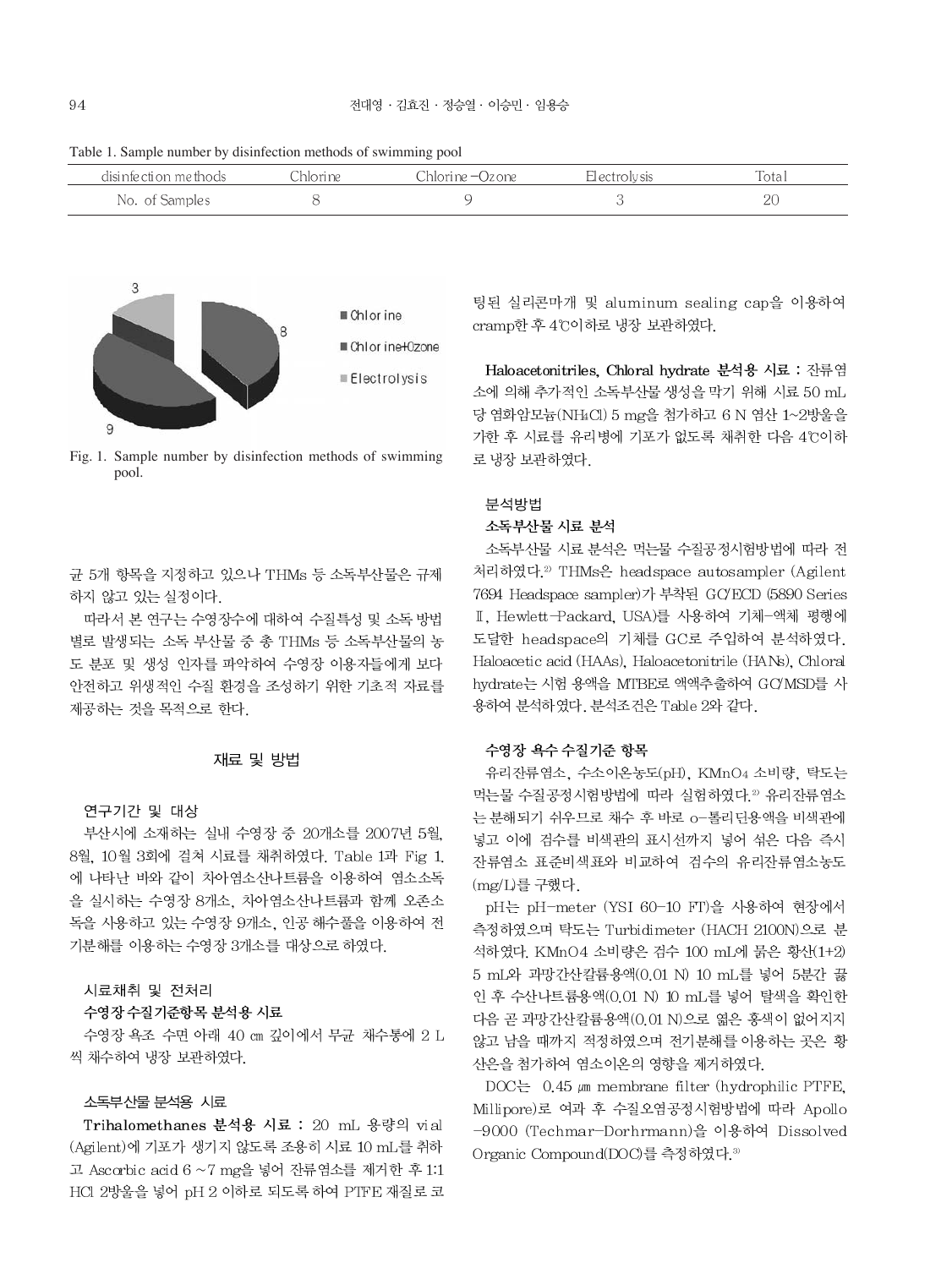| Item                          | THMs                                                                                                                                    | HAAs, HANs, Chloral hy drate                                                                           |
|-------------------------------|-----------------------------------------------------------------------------------------------------------------------------------------|--------------------------------------------------------------------------------------------------------|
| Instrument                    | Agilent 7694<br>Headspace sampler<br>HP5890GC(ECD)                                                                                      | HP 6890GC/Agilent<br>5973N MSD                                                                         |
| Carrier gas                   | $\rm N_2$<br>$1.0 \text{ m}$ L/min                                                                                                      | He<br>$0.8 \text{ m L/min}$                                                                            |
| Column                        | CP-SIL-8CB(CP7454)<br>50m, 0.32mm I.D.<br>$0.25 \mu m$ thickness                                                                        | $HP-5MS$<br>30m, 0.25mm I.D.<br>$0.25 \mu m$ thi ckness                                                |
| Column temp.<br>program       | 8min at 40<br>$20^{\circ}$ C/min to $100^{\circ}$ C<br>$2min$ at $100°C$<br>$20^{\circ}$ C/min to $230^{\circ}$ C<br>1 $min$ at 230 $C$ | $7min$ at $35^{\circ}$ C<br>$10^{\circ}$ C/min to $150^{\circ}$ C<br>post run 5m in at $300^{\circ}$ C |
| Injection mode                | Split(95:1)                                                                                                                             | Split(10:1)                                                                                            |
| Ionization mode               | $\qquad \qquad$                                                                                                                         | $EI^+$                                                                                                 |
| Injector temp. $(\mathbb{C})$ | 250℃                                                                                                                                    | 250℃                                                                                                   |
| detector temp. $(C)$          | $280^{\circ}$ C                                                                                                                         | $280^{\circ}$ C                                                                                        |

Table 2. Operating condition for analysis of THMs, HAAs, HANs and CH

# 결과 및 고찰

## 수영장수의 수질 특성

부산시내 소재하는 실내 수영장 20개소의 수영장 수질기준 항목의 평균농도를 Table 3에 나타내었다. 20개소 모두 수영 장 수질기준을 만족하였다. 유리잔류염소농도는 평균 0.7± 0.8 mg/L로 기준 이내로 나타났으나 20개소중 1곳은 기준을 초과하였다. 염소와 오존 병행 소독 수영장이나 전기분해를 이 용한 수영장에서 보다 염소소독만 실시하는 수영장에서 비교 적 높은 유리잔류염소농도를 나타내었다. 오존소독 등으로 사 전처리를 하는 경우는 0.2 mg/L 이상을 유지하여야 하는데 다소 높은 0.6±0.3 mg/L을 나타내었다. 월별로는 8월과 10 월에 다소 높은 값을 나타내었다.

수소이온농도는 평균 7.0±0.3을 나타내었는데 염소소독 수영장에서 다소 높게 나타났는데 이는 소독제로 알칼리성인 차아염소산나트륨을 사용하기 때문이다. 탁도와 KMnO4 소비 량이 8월에 높게 나타난 것은 하절기에 비교적 이용자가 많기 때문으로 생각된다.

# 수영장수의 소독부산물 특성 소독부산물의 종류

수돗물중 소독부산물의 종류에는 THMs, HAAs, HANs, Chloral Hydrate, Haloketones, Chloropicrin, Chlorocyanogens, Halophenols, Haloaldehydes 등이 있 으며, 본 연구에서는 우리나라 먹는물수질기준의 소독부산물 항목을 조사하였으며 그 특성을 Table 4에 나타내었다.

## 소독방법에 따른 소독부산물특성

부산시내 20개소 수영장 욕수의 소독부산물 평균 농도를 Table 5에 나타내었다. 본 연구 대상인 20개소 수영장의 욕수

| Table 3. Average concentration of residual free chlorine, pH, turbidity, KMnO4 Consumption, DOC at 20th swimming pools in Busan |  |  |
|---------------------------------------------------------------------------------------------------------------------------------|--|--|
|                                                                                                                                 |  |  |

|              | ັ              |                    |               |                 |                      |               | ັ               |
|--------------|----------------|--------------------|---------------|-----------------|----------------------|---------------|-----------------|
|              |                | free Res. chlorine | pH            | Turbidity       | KMnO4                | <b>DOC</b>    | Total Coliforms |
|              |                | (mg/L)             |               | (NTU)           | comsumption $(mg/L)$ | (mg/L)        |                 |
|              | Standard       | $0.4 - 1.0$        | $5.8 - 8.6$   | 2.8NTU          | 12                   |               | 2               |
|              | Total          | $0.7 \pm 0.8$      | $7.1 \pm 0.6$ | $0.56 \pm 0.43$ | $2.2 \pm 1.9$        | $2.5 \pm 1.7$ | ND              |
|              | May            | $0.5 \pm 0.3$      | $7.0 \pm 0.5$ | $0.61 \pm 0.53$ | $1.9 \pm 2.1$        | $3.4 \pm 2.0$ | ND.             |
| Month        | August         | $0.8 \pm 1.2$      | $7.2 \pm .8$  | $0.77 \pm 0.35$ | $3.1 \pm 2.2$        | $2.5 \pm 1.6$ | ND.             |
|              | October        | $0.8 \pm 0.6$      | $7.3 \pm 0.5$ | $0.35 \pm 0.25$ | $1.6 \pm 1.1$        | $1.7 \pm 0.9$ | ND.             |
|              | chlorine       | $0.9 \pm 1.1$      | $7.3 \pm 0.6$ | $0.65 \pm 0.50$ | $2.8 \pm 2.1$        | $2.8 \pm 1.3$ | ND.             |
| Disinfection | chlorine ozone | $0.6 \pm 0.3$      | $7.1 \pm 0.5$ | $0.54 \pm 0.36$ | $1.4 \pm 1.6$        | $2.1 \pm 1.7$ | ND              |
| Method       | electrolysis   | $0.6 \pm 0.4$      | $6.8 \pm 0.8$ | $0.33 \pm 0.23$ | $2.5 \pm 1.4$        | $3.1 \pm 2.7$ | ND              |
|              |                |                    |               |                 |                      |               |                 |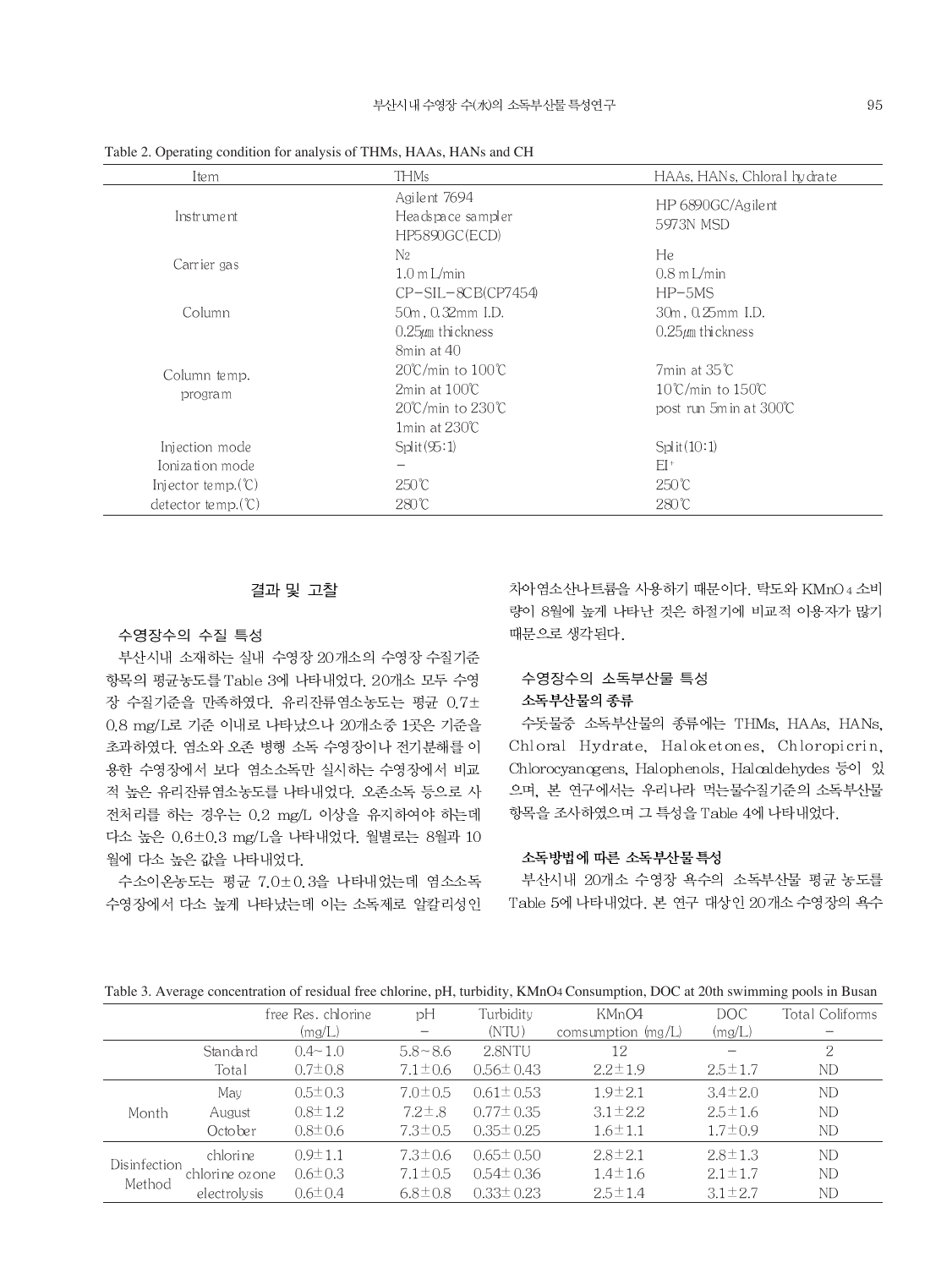|             | Ite ms                           | Structural formular                  | $LD50$ (mg/kg) | Cancer Classification |
|-------------|----------------------------------|--------------------------------------|----------------|-----------------------|
|             | Chloroform                       | CHCl <sub>3</sub>                    | 2000           | B <sub>2</sub>        |
| <b>THMs</b> | Bromodichlorome thane            | CHBrCl <sub>2</sub>                  | 900            | B <sub>2</sub>        |
|             | Dibromochloromethane             | $CHBr_2Cl$                           | 1200           |                       |
|             | Bromoform                        | CHBs                                 | 1400           | B <sub>2</sub>        |
|             | Monochloroacetic acid(MCAA)      | CICH <sub>2</sub> COOH               | 76             |                       |
|             | Monobromoacetic acid(MBAA)       | BrCH <sub>2</sub> COOH               | 100            |                       |
| <b>HAAs</b> | Dichloroace tic acid(DCAA)       | CI2CH <sub>2</sub> COOH              | 2820           | B <sub>2</sub>        |
|             | Tri chloroac etic acid (TCAA)    | CI3CH <sub>2</sub> COOH              | 400            |                       |
|             | Dibromoacetic acid(DBAA)         | Br2CH2COOH                           |                |                       |
|             | Dichloroace tonitrile (DCAN)     | $C_2HCl_2N$                          | 245            |                       |
| <b>HANs</b> | Tri chloroac etoni tri le (TCAN) | $C_2C_3N$                            | 245            |                       |
|             | Dibromoa cetonitrile (DBAN)      | $C_2HBr_2N$                          | 245            |                       |
| СH          | Chloral hydrate                  | Cl <sub>3</sub> CCH(OH) <sub>2</sub> | 479            |                       |

#### Table 4. Characteristic of DBPs

« Group B: Probable Human Carcinogen, Group C: Possible Human Carcinogen

Table 5. Average concentration of disinfection by-products at 20th swimming pool in Busan

|              |                         | THMs $(\mu g/L)$ | HAAs $(\mu g/L)$ | HANs $(\mu g/L)$ | Chloral by drate $\langle \mu g/L \rangle$ |
|--------------|-------------------------|------------------|------------------|------------------|--------------------------------------------|
|              | Drinking Water Standard | 100              | 100              | 194              | 30                                         |
|              | Total                   | $21.5 \pm 17.8$  | $64.3 \pm 54.7$  | $4.6 \pm 4.3$    | $15.0 \pm 16.3$                            |
|              | May                     | $17.9 \pm 16.5$  | 78.9±61.3        | $4.5 \pm 3.6$    | $14.7 \pm 14.3$                            |
| Month        | August                  | $37.2 \pm 15.2$  | 48.9±50.1        | $2.9 \pm 4.4$    | $166 \pm 20.5$                             |
|              | October                 | $12.4 \pm 12.3$  | $62.7 \pm 50.4$  | $6.0 \pm 4.6$    | $14.1 \pm 14.9$                            |
|              | chlori ne               | $25.9 \pm 20.2$  | $87.5 \pm 49.3$  | $4.6 \pm 4.2$    | $23.3 \pm 19.9$                            |
| Disinfection | chlorine -ozone         | $16.1 \pm 15.0$  | $45.8 \pm 54.0$  | $3.8 \pm 3.9$    | $8.9 \pm 9.2$                              |
| Method       | electrolysis            | $24.8 \pm 14.5$  | $47.7 \pm 51.2$  | $7.1 \pm 5.7$    | $7.7 \pm 7.2$                              |
|              |                         |                  |                  |                  |                                            |

원수중 상수도를 사용하는 곳은 10개소이며 상수도와 지하수 를 혼용하는 곳은 6개소, 지하수를 사용하는 곳은 4개소로 조 사되었으며, 상수도와 수영장수의 소독부산물 구성비율에는 차이가 있을 수 있다. 가장 높은 농도를 나타낸 것은 HAAs (Haloacetic acid) 로 64.3±54.7 g/L을 나타내어 THMs (Trihalomethanes)  $21.5 \pm 17.8$   $\mu$ g/L, CH (Chloral hydrate)  $15.0 \pm 16.3 \mu g/L$ . HANs (Halcacetonitriles) 4.6 ±4.3 µg/L 순이었다. 수영장 욕수에서 HAAs가 높게 나오는 것은 정수나 수돗물에서는 HAAs의 경우 소독 초기에 생성농 도가 높고 점차 감소하는데 반해 수영장 욕수에서는 소독제인 차아염소산나트륨이 물속에서 산화력이 강한 차아염소산을 형 성하여 좀 더 산화상태가 큰 화합물인 HAAs를 생성시키고<sup>4)</sup>, 계속적인 소독에 의한 잔류염소 존재로 지속적으로 높은 농도 를 유지하는 것으로 사료된다. 또한 수영장 욕수에서 HAAs가 높게 나타난 것은 수영장 욕수의 경우 온수를 욕수로 공급하는 데 THMs은 저비점 휘발성물질로 가온이 되면 휘발함으로써 농도가 낮아질 수 있다. 특히 윤 연구그룹에 의한 보고에 의하 면 국내 상수원수에서 THMs 생성농도는 낮지만 HAAs 생성 농도는 상대적으로 높다고 하였다.<sup>4)</sup> 이러한 특성은 수중에 존

재하는 유기물의 특성에 어느 정도 영향을 받는 것으로 추정되 며. " 특히 수영장의 경우 높은 유리잔류염소와 다양한 수중 유 기물의 반응에 의해 HAAs 가 높게 나타난 것으로 사료된다.

THMs의 경우 이 진 등®이 서울시내 수영장 욕수내 총 THMs 발생에 관해 연구한 결과 염소 소독을 하는 수영장이 43.8±22.3 µg/L, 오존소독을 병행하는 곳이 30.6±16.1 µg /L, 전기분해를 하는 곳이 64.5±27.4 µg/L 으로 본 연구의 결 과보다 전반적으로 높게 나타났다. 이는 한강원수와 낙동강원 수에 대한 소독결과 발생되는 소독부산물의 생성패턴이나 생 성량에 차이가 있기 때문이다. 이 등 의 연구결과에 의하면 한 강원수에서는 THMs의 생성이 가장 크고 HAAs, CH 순으로 농도가 높게 검출된 반면 낙동강 원수에서는 THMs의 생성이 감소하고 HAAs 농도가 가장 높게 나타났으며, 이러한 결과를 나타내는 이유는 낙동강과 한강의 각 원수에 포함된 물질의 차 이 때문이라 하였다.

소독방법에 따른 소독부산물 농도 분포는 Fig 2.에 나타내었 다. THMs은 소똑방법에 따라 큰 차이는 나타나지 않았으나 8 월에 다소 높게 나타났는데 이는 8월의 높은 잔류염소농도 때 문으로 사료된다. 반면 HAAs는 8월에 다소 낮은 농도를 나타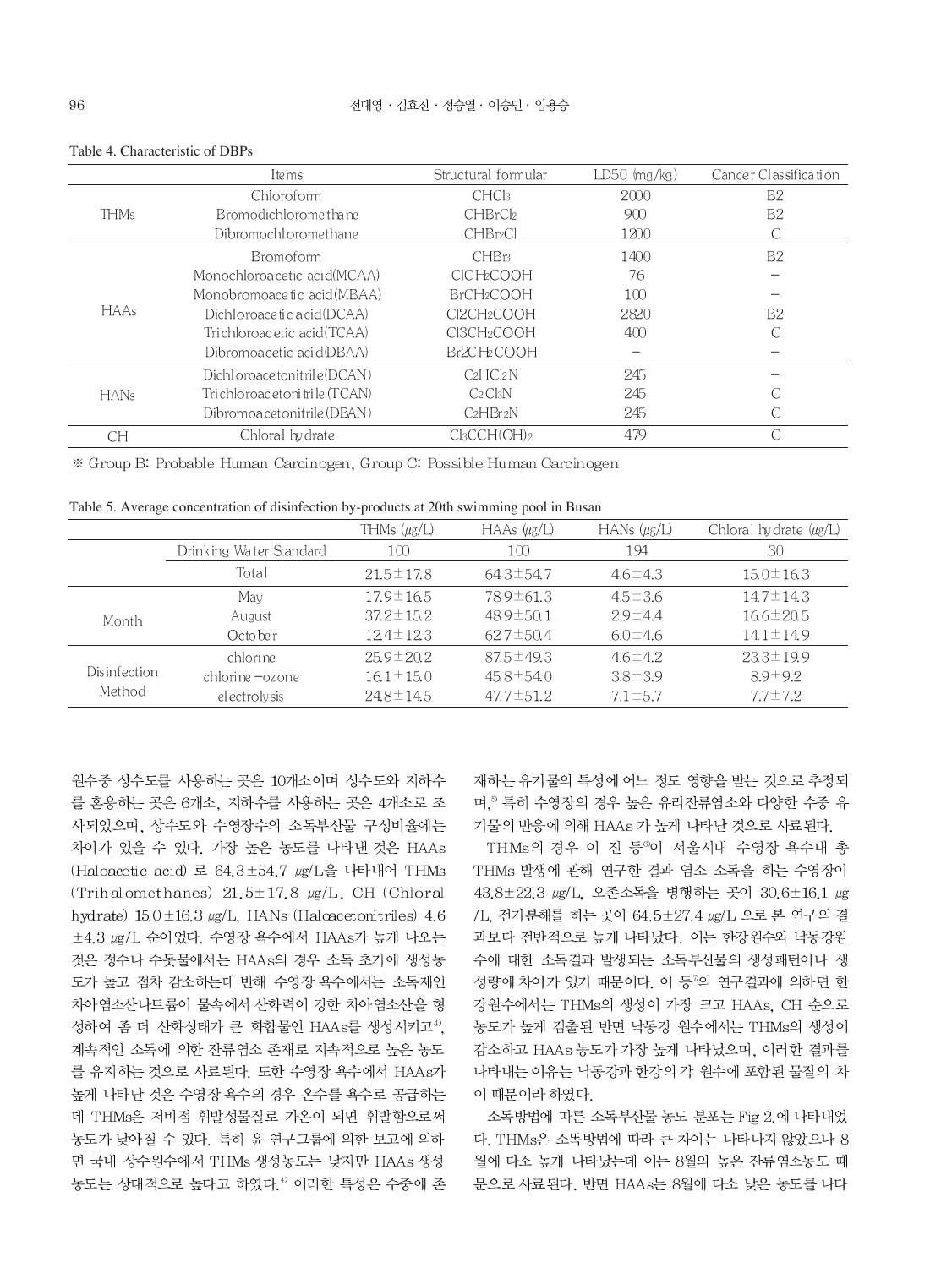|             | Table 6. THMs, HAAs, HANs, Chloral hydrate levels by disinfection methods |                           |                                 |                                      |  |  |  |
|-------------|---------------------------------------------------------------------------|---------------------------|---------------------------------|--------------------------------------|--|--|--|
|             |                                                                           | Chlorine<br>Mean $\pm$ SD | Chlorine-Ozone<br>Mean $\pm$ SD | <b>Electrolysis</b><br>Mean $\pm$ SD |  |  |  |
|             | CF                                                                        | $20.9 \pm 17.2$           | $8.8 \pm 0.9$                   | $8.7 \pm 8.3$                        |  |  |  |
|             | <b>BDCM</b>                                                               | $3.9 \pm 5.5$             | $3.5 \pm 3.5$                   | $7.7 \pm 5.5$                        |  |  |  |
| <b>THMs</b> | <b>DBCM</b>                                                               | $1.2 \pm 2.4$             | $2.4 \pm 3.4$                   | $6.5 \pm 4.3$                        |  |  |  |
|             | BF                                                                        | N.D                       | $1.4 \pm 4.5$                   | $2.0 \pm 3.1$                        |  |  |  |
|             | <b>MCAA</b>                                                               | $0.9 \pm 1.0$             | $0.6 \pm 0.9$                   | $0.8 \pm 0.5$                        |  |  |  |
|             | <b>MBAA</b>                                                               | $0.4 \pm 0.4$             | $0.3 \pm 0.3$                   | $1.0 \pm 1.0$                        |  |  |  |
| <b>HAAs</b> | <b>DCAA</b>                                                               | $34.8 \pm 21.3$           | $17.2 \pm 20.2$                 | $15.8 \pm 17.6$                      |  |  |  |
|             | <b>TCAA</b>                                                               | $49.2 \pm 26.7$           | $26.0 \pm 32.7$                 | $26.9 \pm 29.3$                      |  |  |  |
|             | <b>DBAA</b>                                                               | $2.3 \pm 2.9$             | $1.8 \pm 2.1$                   | $3.2 \pm 3.5$                        |  |  |  |
|             | <b>TCAN</b>                                                               | $0.0 \pm 0.1$             | $0.1 \pm 0.3$                   | $0.0 \pm 0.1$                        |  |  |  |
| <b>HANs</b> | <b>DCAN</b>                                                               | $4.1 \pm 4.0$             | $3.1 \pm 3.8$                   | $4.4 \pm 3.8$                        |  |  |  |
|             | DBAN                                                                      | $0.4 \pm 0.4$             | $0.6 \pm 0.8$                   | $2.7 \pm 2.4$                        |  |  |  |
|             | Chloral hy drate                                                          | $23.3 \pm 19.9$           | $8.9 \pm 9.2$                   | $7.7 \pm 7.2$                        |  |  |  |
|             | Total                                                                     |                           | 74.6 ± 67.0                     | $87.3 \pm 69.1$                      |  |  |  |
|             |                                                                           |                           |                                 |                                      |  |  |  |





내어 THMs과는 대조적인 분포를 나타내었다. HANs은 전기 분해에서 다소 높게 나타났는데 이 방법은 소금물을 전기적으 로 분해하여 소독하는 방법으로 차아염소산나트륨 같은 소독 제를 사용하지 않는다. HANs은 잔류염소에 의해 분해가 잘



Fig. 3. Composition of DBPs in different disinfection methods at swimming pool waters.

되는데 전기분해의 경우 다른 소독방법에 비해 잔류염소 농도 가 다소 낮기 때문으로 판단된다. Chloral hydrate 의 경우 정수나 수돗물 중에서는 다른 소독부산물 보다 발생량이 적으 나 수영장 욕수의 경우 지속적으로 염소가 주입됨에 따라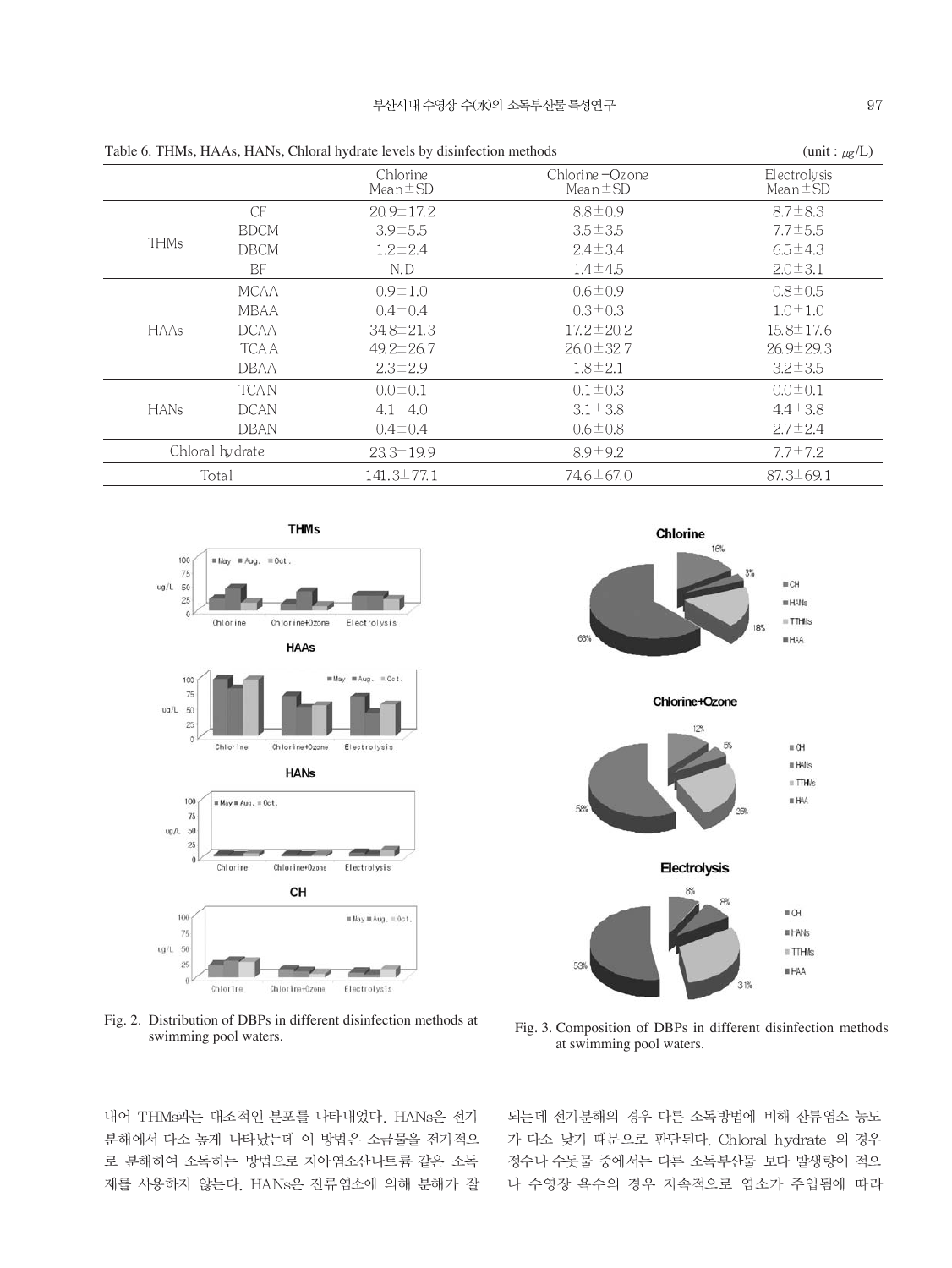

Fig. 4. Distribution of THMs in 20th swimming pool waters



Fig. 5. Distribution of HAAs in 20th swimming pool waters

Chloral hydrate의 농도가 높게 나타난 것으로 사료된다.

Fig 3.에 소독방법에 따른 소독부산물 발생량 분포를 나타내 었다. 가장 많은 부분을 차지한 HAAs는 염소소독에서 가장 높 은 비율을 나타내었으며 염소-오존소독, 전기분해에서도 50% 이상을 차지하였다.

# 소독방법에 따른 소독부산물 구성성분 특성

Table 6과 Fig 4 ~ Fig 7에 수영장수의 소독방법에 따른 소독부산물의 구성성분을 나타내었다. 염소소독 수영장수의 THMs의 구성을 보면 chloroform이 80%로 가장 많고 BDCM, DBCM 순으로 나타났다. 염소-오존소독과 전기분해 수영장수는 chloroform이 각각 54%, 25%로 감소하였으며, 특히 전기분해 수영장수에서는 BDCM은 31%, DBCM은 26% 로 증가하였다. 이와같이 전기분해소독이 염소소독, 염소-오 존소독과 다른 이유는 사용하는 소금에 함유된 브롬이온에 기 인한다. 바닷물 1kg에 대하여 브롬이온이 약 0.0646g 함유되 어 있으며, 소금의 종류에 따라 다르지만 우리나라에서 가장 많이 나오는 천일염의 경우 브롬화마그네슘이 0.23% 함유되



Fig. 6. Distribution of HANs in 20th swimming pool waters



Fig. 7. Distribution of CH in 20th swimming pool waters

어 있고 천일염을 정제한 대부분의 소금에서는 그 성분이 상당 히 많이 조절되어 진다. 이와 같이 수영장에서 사용되는 소금 의 종류에 따라 브롬치환 THMs의 발생량에 영향을 준다고 판 다되다

HAAs 는 염소소독 수영장수에서 TCAA와 DCAA가 96%로 대부분을 차지하였으며, 염소-오존소독과 전기분해 수영장수 에서는 TCAA와 DCAA가 낮게 나타난 것은 HAAs 역시 염소 에 의해 주로 발생되기 때문이다. 김 등의 연구에 의하면 부산 시 정수장 정수의 HAAs 각 물질별 구성비는 MCAA 0%, MBAA  $2 \sim 5\%$ . DCAA 41 ~51%, TCAA 23 ~38%, DBAA 18 ~ 30%로 나타났으며, 그 중 DCAA와 TCAA가 차지하는 비율은 74 ~ 86%이며 DCAA가 가장 높게 나타났다. 그러나 본 연구에서는 TCAA가 DCAA보다 높게 나타났는데 이는 수 영장 욕수의 경우 지속적인 염소 주입으로 인한 유리잔류염소 에 의한 TOX 생성 증가로 인한 것으로 판단된다. 또한 윤 등® 이 수행한 파일롯 공정의 소독부산물 구성특성을 살펴보면 파 과점 염소주입과 클로라민 공정에서 DCAA와 TCAA 가 전체 HAAs 중 대략 70 ~ 85%를 차지하였으며, 클로라민 공정은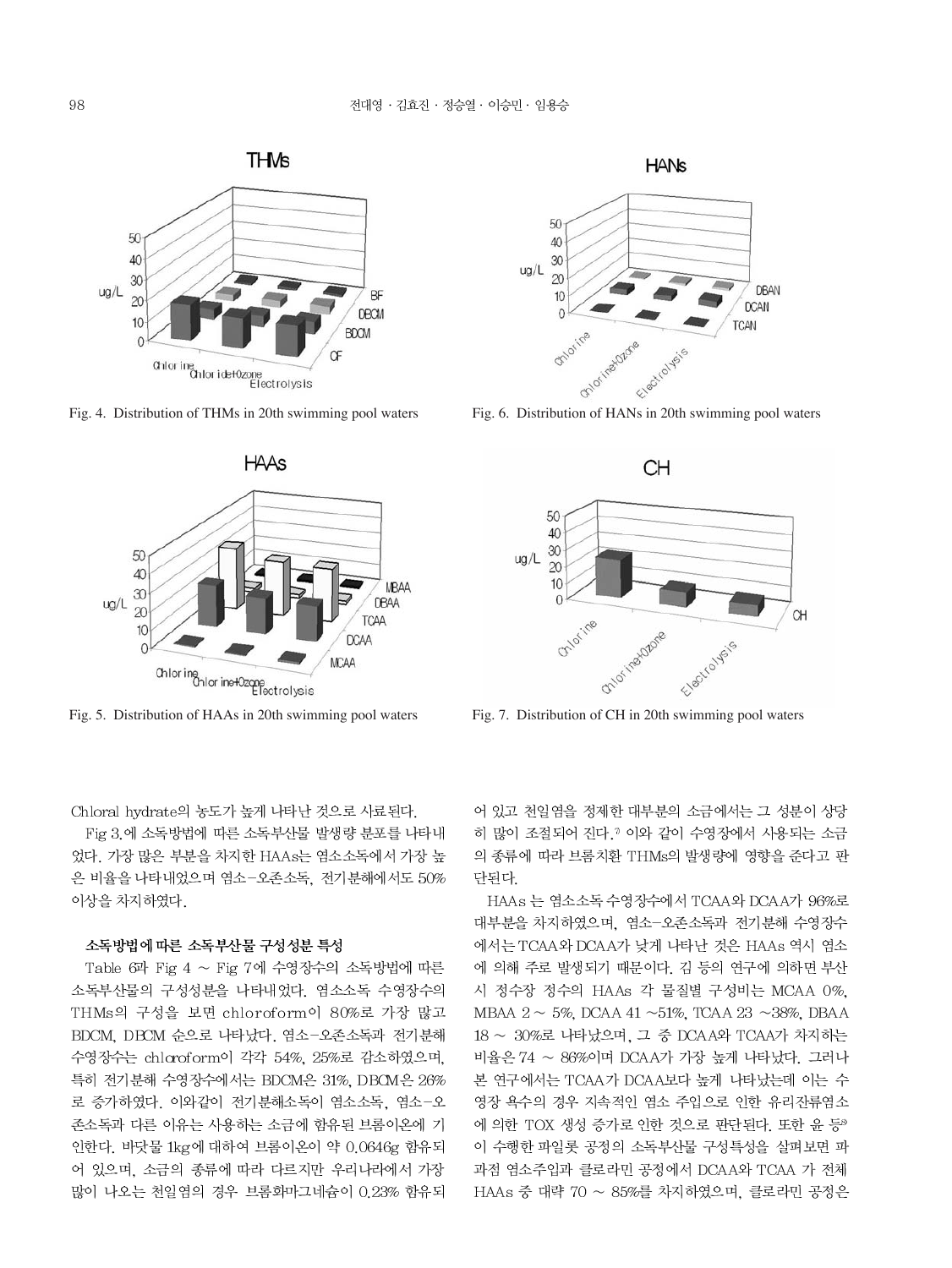|             |                  | $\mathbb{C}\mathbb{H}$ | <b>DCAN</b>  | <b>DBAN</b> | CF         | <b>BDCM</b> | DBCM     | <b>DCAA</b>  | <b>TCAA</b> |
|-------------|------------------|------------------------|--------------|-------------|------------|-------------|----------|--------------|-------------|
|             | Chlorine         |                        |              |             |            |             |          |              |             |
| <b>CH</b>   | Chlorine-Ozone   |                        |              |             |            |             |          |              |             |
|             | Electrolysis     |                        |              |             |            |             |          |              |             |
|             | Chlorine         | $0.552**$              | $\mathbf{1}$ |             |            |             |          |              |             |
| <b>DCAN</b> | Chlorine-Ozone   | $0.861**$              |              |             |            |             |          |              |             |
|             | Electrolysis     | $0.920**$              | 1            |             |            |             |          |              |             |
|             | Chlorine         | 0.102                  | 0.251        |             |            |             |          |              |             |
| <b>DBAN</b> | Chlorine - Ozone | $-0.018$               | 0.098        |             |            |             |          |              |             |
|             | Electrolysis     | $0.890**$              | 0.685        |             |            |             |          |              |             |
|             | Chlorine         | $0.446*$               | 0.117        | 0.079       | 1          |             |          |              |             |
| CF          | Chlorine - Ozone | $0.441*$               | 0.186        | $-0.275$    |            |             |          |              |             |
|             | Electrolysis     | 0.454                  | 0.452        | 0.275       | 1          |             |          |              |             |
|             | Chlorine         | $-0.075$               | $-0.218$     | $-0.469*$   | 0.186      | 1           |          |              |             |
| <b>BDCM</b> | Chlorine - Ozone | 0.240                  | 0.287        | 0.226       | $0.470*$   |             |          |              |             |
|             | Electrolysis     | 0.119                  | 0.027        | 0.249       | 0.501      |             |          |              |             |
|             | Chlorine         | 0.213                  | $-0.027$     | $-0.437*$   | 0.251      | $0.823**$   |          |              |             |
| <b>DBCM</b> | Chlorine - Ozone | 0.282                  | 0.305        | 0.357       | 0.247      | $0.455*$    |          |              |             |
|             | Electrolysis     | 0.033                  | $-0.122$     | 0.317       | 0.337      | $0.823**$   |          |              |             |
|             | Chlorine         | $0.514***$             | 0.326        | $0.549**$   | $0.462*$   | $-0.016$    | 0.138    | $\mathbf{1}$ |             |
| <b>DCAA</b> | Chlorine-Ozone   | $0.646**$              | $0.481*$     | 0.123       | 0.211      | 0.113       | $-0.269$ |              |             |
|             | Electrolysis     | 0.650                  | $0.743*$     | 0.401       | $0.877***$ | 0.279       | 0.100    | 1            |             |
|             | Chlorine         | $0.630**$              | $0.487*$     | 0.378       | $0.545**$  | 0.023       | 0.257    | $0.892**$    | 1           |
| <b>TCAA</b> | Chlorine-Ozo     | $0.620**$              | 0.338        | 0.033       | 0.353      | 0.114       | $-0.193$ | $0.910**$    |             |
|             | Electrolysis     | 0.642                  | 0.719        | 0.407       | $0.886**$  | 0.304       | 0.122    | 0.998**      |             |

Table 7. Pearson Correlation coefficients between DBPs

\* Correlation is significant at the 0.05 level (2-tailed).

\*\* Correlation is significant at the 0.01 level (2-tailed).

DCAA가 주종을 이룬 반면 염소파과공정에서는 TCAA와 DCAA 순서로 관찰되었다. 염소소독 수영장수의 경우 과도한 염소주입으로 인하여 염소파과공정에 가까우므로 TCAA > DCAA 순서로 나타난 것으로 사료된다.

HANs 는 DCAN이 주를 이루며 DBAN이 일부 검출되었다. HANs 이 전기분해 방법에서 다소 높게 나타난 것은 HANs 역 시 염소소독시 유기전구체로부터 생성하나 물에서 가수분해되 어 비휘발성물질을 생성하기 때문이다<sup>9</sup>.

CH는 수돗물의 염소처리과정중에 생성된다. CH는 trichloroacetaldehyde가 물에서 분해되어 생성되는 물질로 서 사람과 동물에게 흡수되면 trichloroacetic acid로 산화되 거나 trichlorœthanol로 환원된다. 대부분이 trichlorœthanol glucuronide로 변하여 소변으로 배출되고 소량의 trichloroethanol이 함께 배출된다<sup>9</sup>. CH는 염소소독방법에서 가장 높게 나타났으며 염소-오존소독과 전기분해 순으로 나타 났다.

앞서 본 바와 같이 소독부산물은 염소 소독을 실시하는 곳에 서 대부분 발생하였다. 따라서 수영장 수의 염소 소독시 과도 한 양의 염소 투여를 지양하여 적절한 잔류염소가 유지되도록 해야할 것으로 사료된다.

#### 소독방법별 소독부산물간 상관관계

소독방법별 소독부산물 간의 상관관계는 Table 7.에 나타내 었다. 소독부산물 간의 상관관계를 보면 HAAs 중 가장 많은 성분인 TCAA는 DCAA와는 소독방법과는 상관없이 높은 상관 성을 나타내었으며, CH와 Chloroform 과도 다소 높은 상관 성을 나타내었다.

THMs의 구성성분인 Dibromochloromethane과 Bromodichloromethane과의 상관성도 다소 높은 것으로 나 타났으며, Chloral hydrate는 전기분해방법에서 DCAN과 DBAN 의 상관성이 높은 것으로 나타났다. 그러나 전반적으로 수영장 욕수내 소독부산물의 발생은 각 물질간 뚜렷한 상관관 계를 보이기 보다는 소독방법에 따라 다른 것으로 나타났다.

# 소독부산물 생성인자 특성

소독부산물 생성인자와 소독부산물간의 상관관계를 Table 8에 나타내었다. 소독부산물 생성은 pH, 유리잔류염소, 유기 탄소량 그리고 KMnO4소비량 등에 영향을 받는 것으로 알려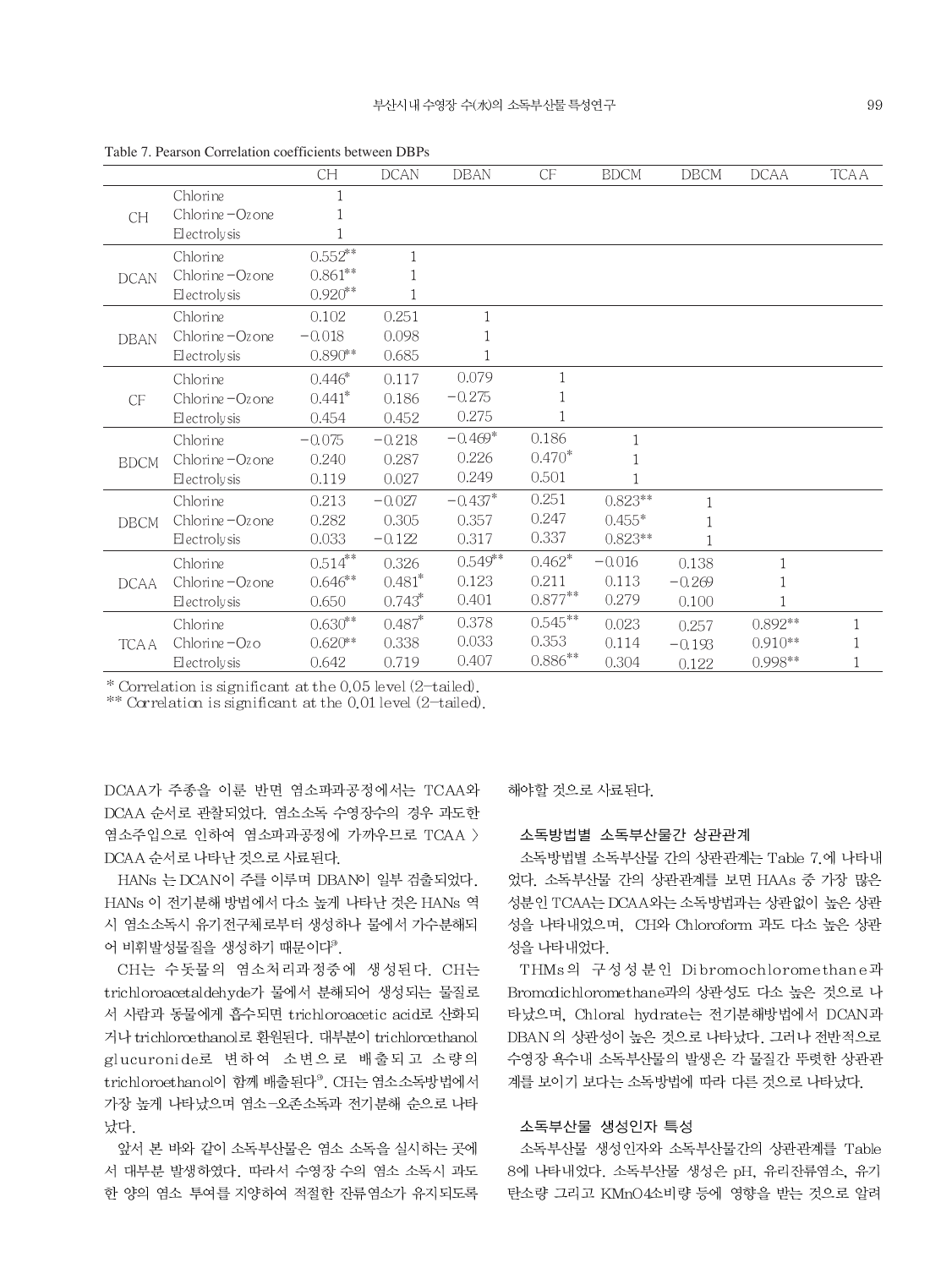|                   | free R.<br>chlorine | рH       | Turbidity             | KMnO4<br>comsumption | <b>DOC</b> | <b>CH</b> | <b>HANs</b> | <b>HAAs</b> | <b>THMs</b> |
|-------------------|---------------------|----------|-----------------------|----------------------|------------|-----------|-------------|-------------|-------------|
| free R. chlorine  |                     |          |                       |                      |            |           |             |             |             |
| рH                | 0.506               |          |                       |                      |            |           |             |             |             |
| Turbidity         | 0.058               | 0.029    |                       |                      |            |           |             |             |             |
| KMnO4 comsumption | 0.004               | 0.165    | 0.137                 |                      |            |           |             |             |             |
| DOC.              | 0.123               | $0.259*$ | 0.180                 | $0.563**$            |            |           |             |             |             |
| Chloral hy drate  | 0.126               | 0.114    | $0.363**$             | $0.430**$            | $0.325**$  |           |             |             |             |
| <b>HANs</b>       | 0.097               | 0.027    | 0.028                 | 0.085                | $0.335**$  | $0.510**$ |             |             |             |
| HAAs              | 0.347               |          | $0.426$ ** $0.325$ ** | $0.461**$            | $0.632**$  | $0.433**$ | $0.418**$   |             |             |
| <b>THMs</b>       | 0.301               | 0.176    | $0.334**$             | $0.621**$            | $0.461**$  | $0.632**$ | 0.185       | $0.385***$  |             |

Table 8. Pearson Correlation coefficients of DBPs and other factors

\* Correlation is significant at the 0.05 level (2-tailed).

\*\* Correlation is significant at the 0.01 level (2-tailed).





Fig. 11. Comparison of chloroform with foreign nations

져 있다. 수영장 욕수의 수질기준 항목 및 수중 DOC와 소독부 산물과의 상관관계를 보면 수중 유기물 지표항목인 KMnO4소 비량과 DOC가 THMs, HAAs, HANs, CH 등과 다소 높은 상 관성을 나타내었다. 황과 이 등은 수영장수에 대해 주요 수질 측정지표들과 THMs 생성과의 상관관계를 검토한 결과 KMnO4소비량과 THMs 생성과의 상관관계가 가장 높고 다른 측정지표들과의 THMs 생성은 매우 미미한 상관관계가 있음 을 보고하였다. 유리잔류염소와 pH는 소독부산물 발생과의 상 관관계는 낮은 것으로 나타났다.

#### 수돗물중 소독부산물과의 비교

수돗물은 먹는물의 염소소독에 의해 소독부산물이 생성된 다. 부산광역시 보건환경연구원에서는 해마다 수돗물에 대하 여 연 2회 민관합동수질확인검사를 실시하고 있다. Fig. 8에 수돗물과 수영장수의 소독부산물 농도를 비교하였다. 2007년 하반기 민관합동수질확인검사에서는 수도꼭지 175개소를 대상 으로 소독부산물을 분석하였는데, 평균 농도는 THMs 27.0 ug /L, HAAs 2.3 μg/L, HANs 1.3 μg/L, CH 1.1 μg/L로 나타났 다. 이에 비해 수영장수는 THMs 21.5 µg/L, HAAs 64.3 µg /L, HANs 4.6 μg/L, CH 15.0 μg/L로 수돗물보다 매우 높은 농도를 나타내었다. 특히 HAAs와 CH가 아주 높은 농도를 보

였는데, 이는 수영장수는 수돗물에 비해 이용자의 땀과 같은 인체분비물이나 단백질이 포함될 수 있어 이러한 물질과 염소 가 반응하여 다량으로 생성되는 것으로 추정된다. 또한 THMs 은 오히려 수영장수에서 감소하였는데 이는 THMs은 휘발성 물질로 수영장욕수를 데우는 과정에서 어느 정도 휘발이 되는 반면, HAAs, HANs, CH는 비휘발성물질로 생성후 축적되는 것으로 사료된다.

#### 외국의 수영장 욕수 수질기준 비교

우리나라 수영장 욕조수의 수질기준에는 소독부산물에 대한 기준을 정하고 있지 않다. 외국의 수영장 욕조수 수질기준에 따르면 독일은 Chloroform으로써 20 µg/L, 미국은 THMs 100 μg/L이며, 일본은 THMs 200 μg/L 이다. 우리나라와 외 국의 수영장 욕조수 수질기준®은 Table 9에 나타내었으며, 외 국의 수영장 욕조수 수질기준에 적용한 Chloroform, THMs 의 부적합 현황은 Table 10, 11과 같다.

독일의 수영장 수질기준에 따른 Chloroform의 부적합 현황 을 보면 염소소독 수영장은 8곳중 계절별로 2~4곳이 초과하 여 전체 부적합율은 41.6%를 나타내었으며, 오존-염소소독은 9곳중 4곳이 초과하여 부적합율은 14.8%를 나타내었으며. 그 리고 전기분해는 3곳중 1곳이 초과하여 부적합율은 14.3%를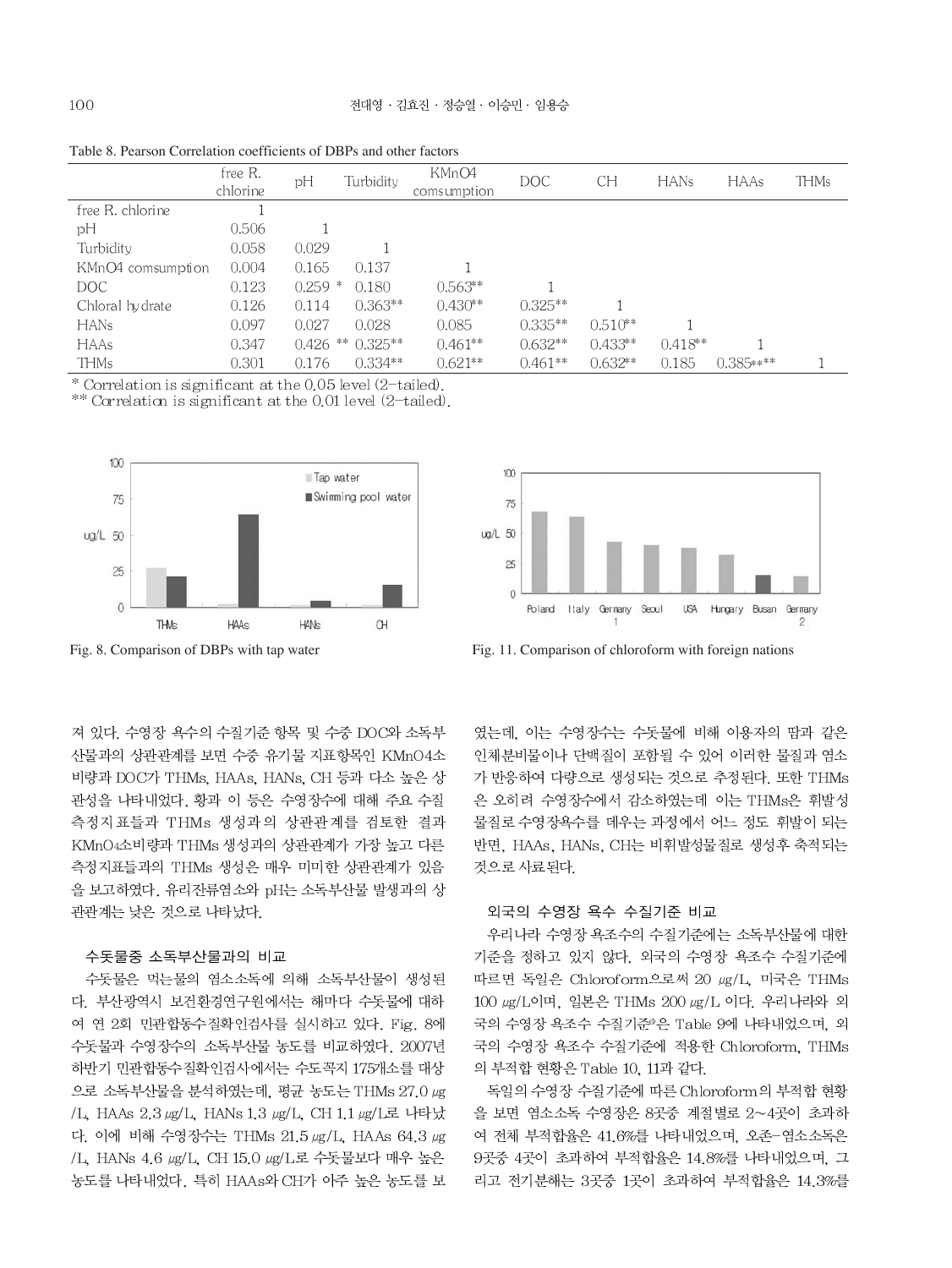|                                   | Korea          | U.S.A       | Japan       | Germany                                             |
|-----------------------------------|----------------|-------------|-------------|-----------------------------------------------------|
| Coliform(100mL)                   | 양성2개이하/10mL 5개 | ND          | ND          | ND                                                  |
| Total colonies(/mL)               |                | 10 이하       | 200 이하      | 100 이하                                              |
| Pseudomonas ae ruginosa (/100mL)  |                | ND          |             | ND                                                  |
| Le gi one lla $(100mL)$           |                | ND          | ND          | ND                                                  |
| Free residual chlorine(mg/L)      | $0.4 - 1.0$    | $1.0 - 3.0$ | $0.6 - 2.0$ | $0.3 - 0.6$                                         |
| Combine residual chlorine (m g/L) |                | 1.0         |             | 0.2                                                 |
| pH                                | $5.8 - 8.6$    | $7.2 - 7.8$ | $5.8 - 8.6$ | $6.5 \sim 7.6$                                      |
| $Tri$ halome thanes $(mg/L)$      |                | 0.1         | 0.2         | 0.02<br>(as Chloroform)                             |
| $KMnO4$ consumptio $n(mg/L)$      | 12             |             | 12          | 3<br>(KM <sub>D4</sub> consumption of adding water) |

Table 9. Swimming pool water standard of various nations

Table 10. Number of excess German swimming pool water standard in CF

|                        | Chlorine |    |                |     | Chlorine – Ozone |                |     | Electrolysis |                |  |
|------------------------|----------|----|----------------|-----|------------------|----------------|-----|--------------|----------------|--|
|                        | Mav      |    | August October | Mav |                  | August October | May |              | August October |  |
| No. of samples         |          |    |                |     |                  |                |     |              |                |  |
| No. of excess standard |          |    |                |     |                  |                |     |              |                |  |
| Percentage $(\%)$      | 50       | 50 | 25             |     | 33.3             |                | 50  |              |                |  |

Table 11. Number of excess USA swimming pool water standard in THMs

|                        | Chlori ne |  |                |     | Chlorine –Ozone |                |     | Electroly sis |           |  |
|------------------------|-----------|--|----------------|-----|-----------------|----------------|-----|---------------|-----------|--|
|                        | Mav       |  | August October | Mav |                 | August October | May | August        | Octo be r |  |
| No. of samples         |           |  |                |     |                 |                |     |               |           |  |
| No. of excess standard |           |  |                |     |                 |                |     |               |           |  |
| Pe rcentage $(\%)$     |           |  |                |     |                 |                |     |               |           |  |

나타내었다. 미국 수질기준에 따른 THMs의 부적합 현황을 보 면 모든 수영장에서 기준 이내로 나타났다.

각국의 실내 수영장수중 Chloroform의 평균농도는 Fig. 11 에 나타내었다. 외국 수영장수의 Chloroform평균농도는 Poland 67.8  $\mu$ g/L, Italy 63.7  $\mu$ g/L, Germany 143.0  $\mu$ g/L, USA 37.9 µg/L, Hungary 32.2 µg/L, Germany 2 14.6 µg /L 이며, 10) 국내의 경우 서울 수영장수 평균농도는 40.7µg/L로 조사되었다. Germany 2를 제외하고는 Chloroform 평균농도 가 본 연구결과보다 모두 높게 나타났다. 이러한 결과는 수영 장의 원수 및 수질조건, 이용자수 등에 의해 차이가 나는 것으 로 사료된다.

현재 우리나라는 수영이 생활체육종목으로 보편화되면서 수 영 인구의 증가와 함께 유아에서부터 노인에 이르기까지 수영 장 수의 각종 소독부산물에 노출되는 경우가 많을 것으로 생각 된다. 따라서 수영장 이용자들에게 보다 쾌적한 환경을 조성하 고 소독부산물의 노출을 줄이기 위해 우리나라에서도 수영장 욕수에 대한 소독부산물 수질기준이 필요할 것으로 판단되며 소독부산물 생성 저감 을 위한 적절한 소독제 사용 등 수영장 욕수에 대한 지속적인 관리가 필요하다고 사료된다.

## 수영장수의 소독부산물 생성 방지대책

본 연구결과 수영장수에서 인체에 유해한 소독부산물이 많 이 생성되는 것을 알 수 있다. 따라서 이에 대한 적절한 방지대 책이 강구되어야 한다고 생각된다. 첫째 수영장수내 잔류염소 농도의 감소가 필요하다. 본 연구결과 20개 수영장수의 평균 잔류염소농도는 0.7±0.8 mg/L로 최대 1.5 mg/L 까지 나타 났다. 따라서 잔류염소농도는 0.4 mg/L 인 수영장수 수질기 준의 최저수준을 유지할 필요가 있을 것으로 판단된다. 우리나 라의 경우 수질기준이 0.4 ~ 1.0 mg/L 이나, 독일의 경우  $0.3 \sim 0.6$  mg/L 으로 낮은 편임을 고려해 볼 때 잔류염소농 도를 낮추면 소독부산물의 농도도 감소할 것으로 예상된다. 두 번째 여과시설의 관리 개선이 요구된다. 대부분의 수영장에서 는 수영장욕수를 여과하여 순환 사용하고 있다. 여과장치로는 활성탄 여과기를 사용하는 곳은 많으나 자주 교체를 하지 않으 면 효과가 없기 때문에 정기적인 활성탄 교체가 필요하다. 또 한 수영장 욕수 교체주기 증대가 필요하다. 대부분의 수영장에 서는 수영장욕수를 년 1 ~ 2회 교체를 하는데, 보다 자주 교체 해야 할 것으로 판단된다. 세 번째 수영장 이용수칙 준수이다. 이용자로 하여금 세안이나 샤워후 수영장에 입욕하도록 하여 깨끗한 수영장수가 유지되도록 해야 할 것으로 생각된다. 수영